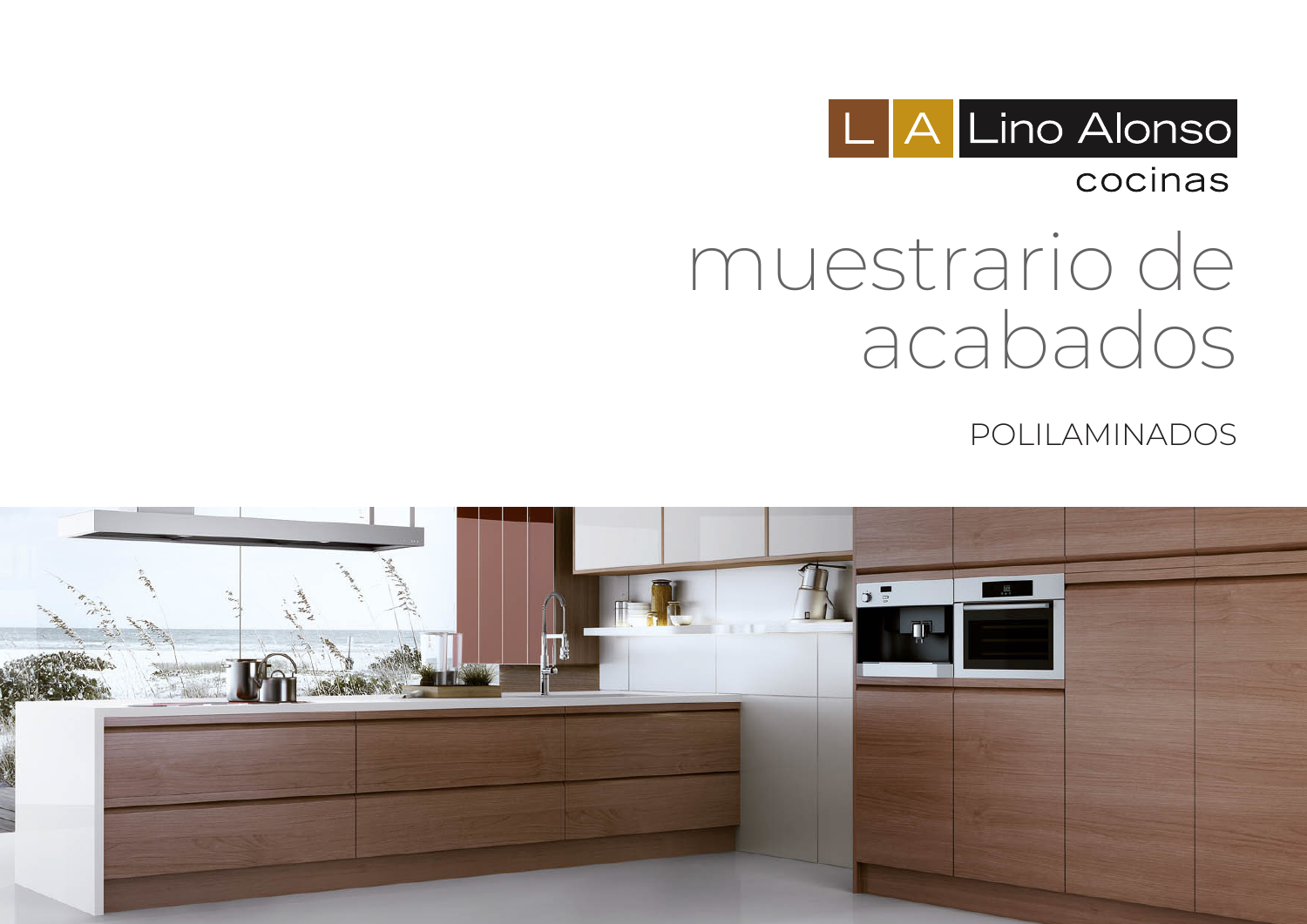# MODELS TECHNICAL DATA · CARACTERISTIQUES TECHNIQUES DU MODÈLES

### $\rm _{model}^{model}$  SUECIA model



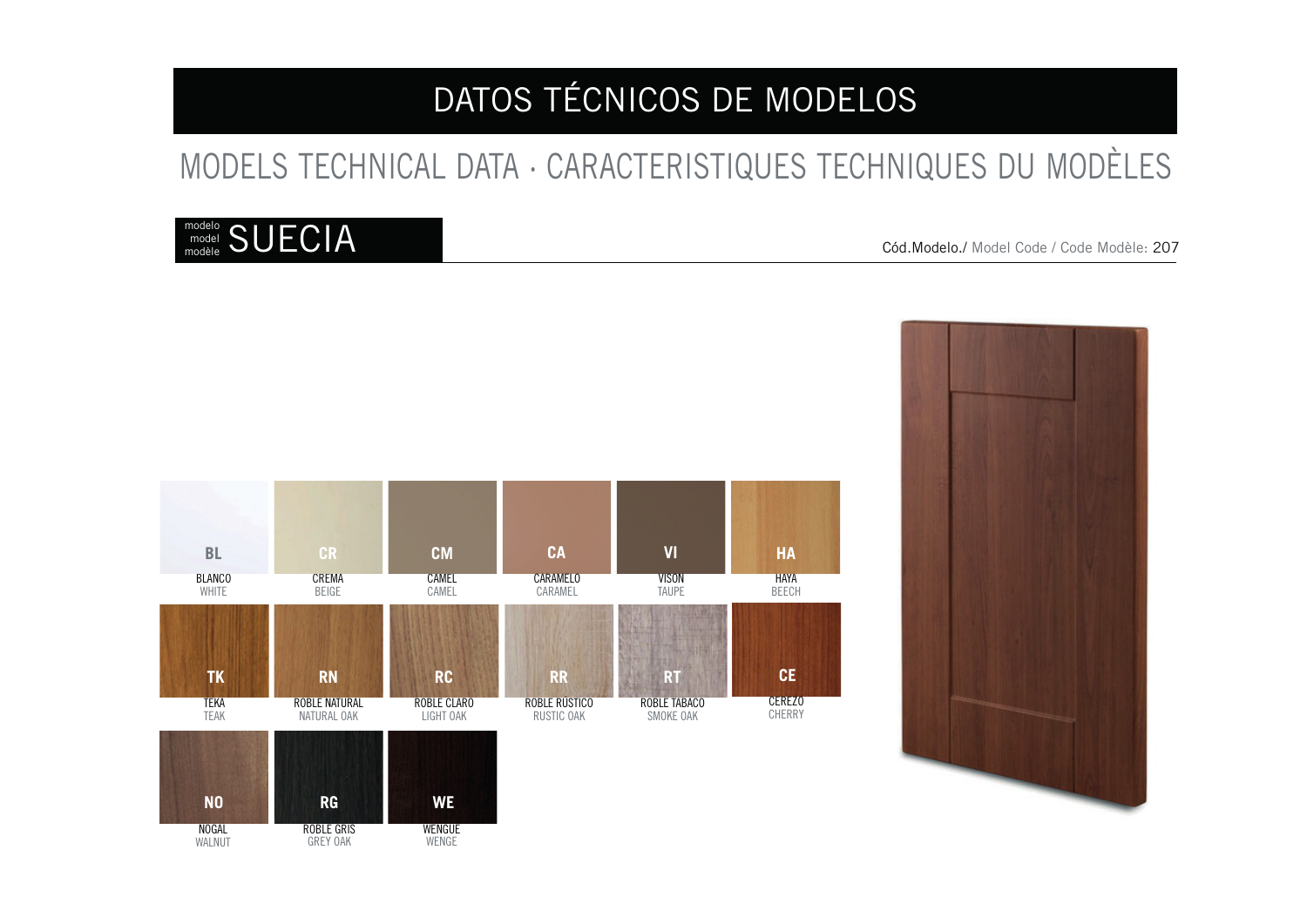# MODELS TECHNICAL DATA · CARACTERISTIQUES TECHNIQUES DU MODÈLES

### $\mathsf{C}_{\mathsf{model}}^{\mathsf{model}}$   $\mathsf{T}\mathsf{RENTO}$ model



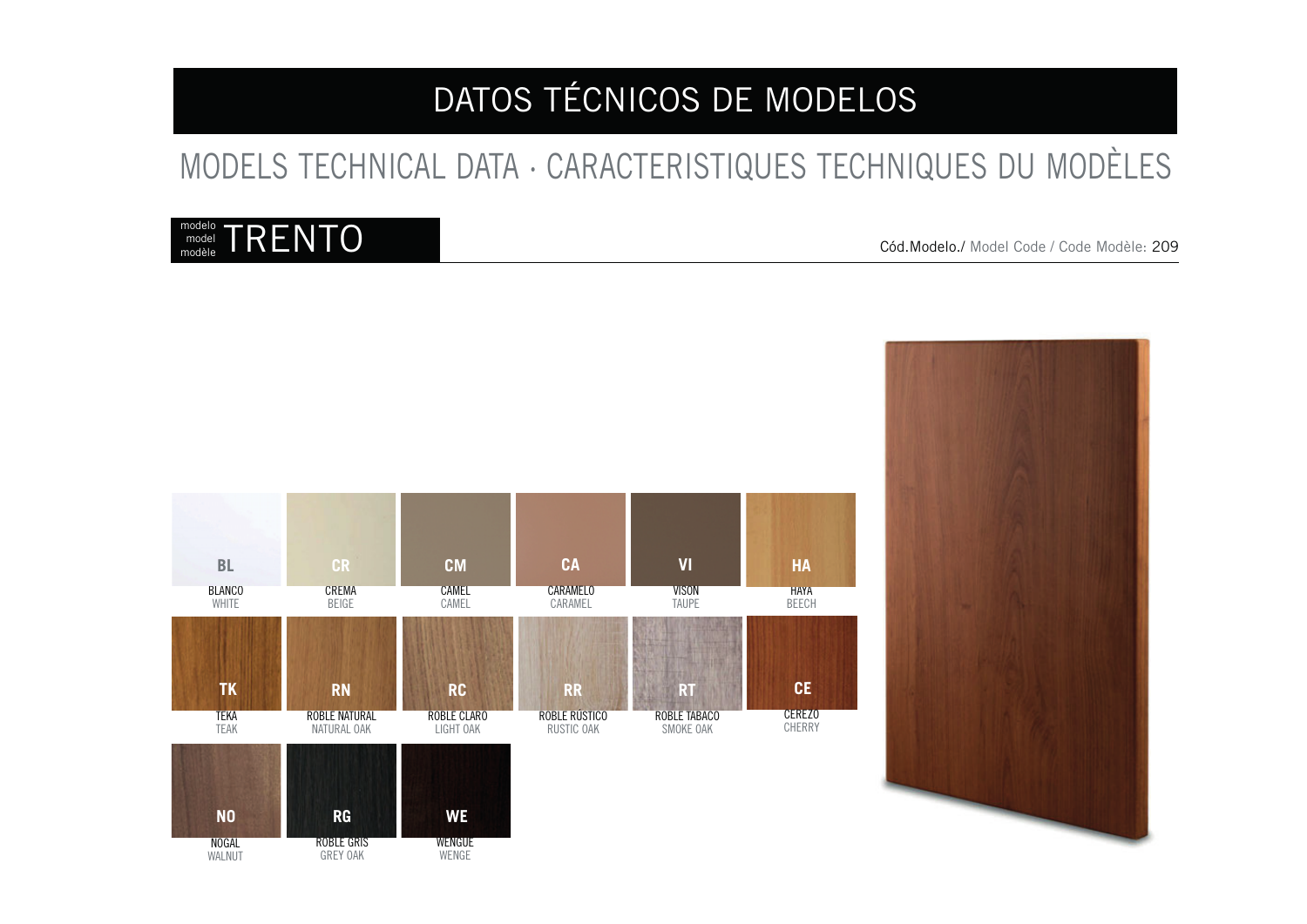# MODELS TECHNICAL DATA · CARACTERISTIQUES TECHNIQUES DU MODÈLES

#### $\mathop{{\rm model}}\limits_{{\rm model}}^{{\rm model}} {\rm ARIES}$ model modèle

Cód.Modelo./ Model Code / Code Modèle: 210





Nota: Los diseños impresos pueden no representar con exactitud los colores reales Note: Real colours may differ slightly from the printed samples Nota: Les modèles imprimés puevent ne pas correspondre exactement aux coloris réels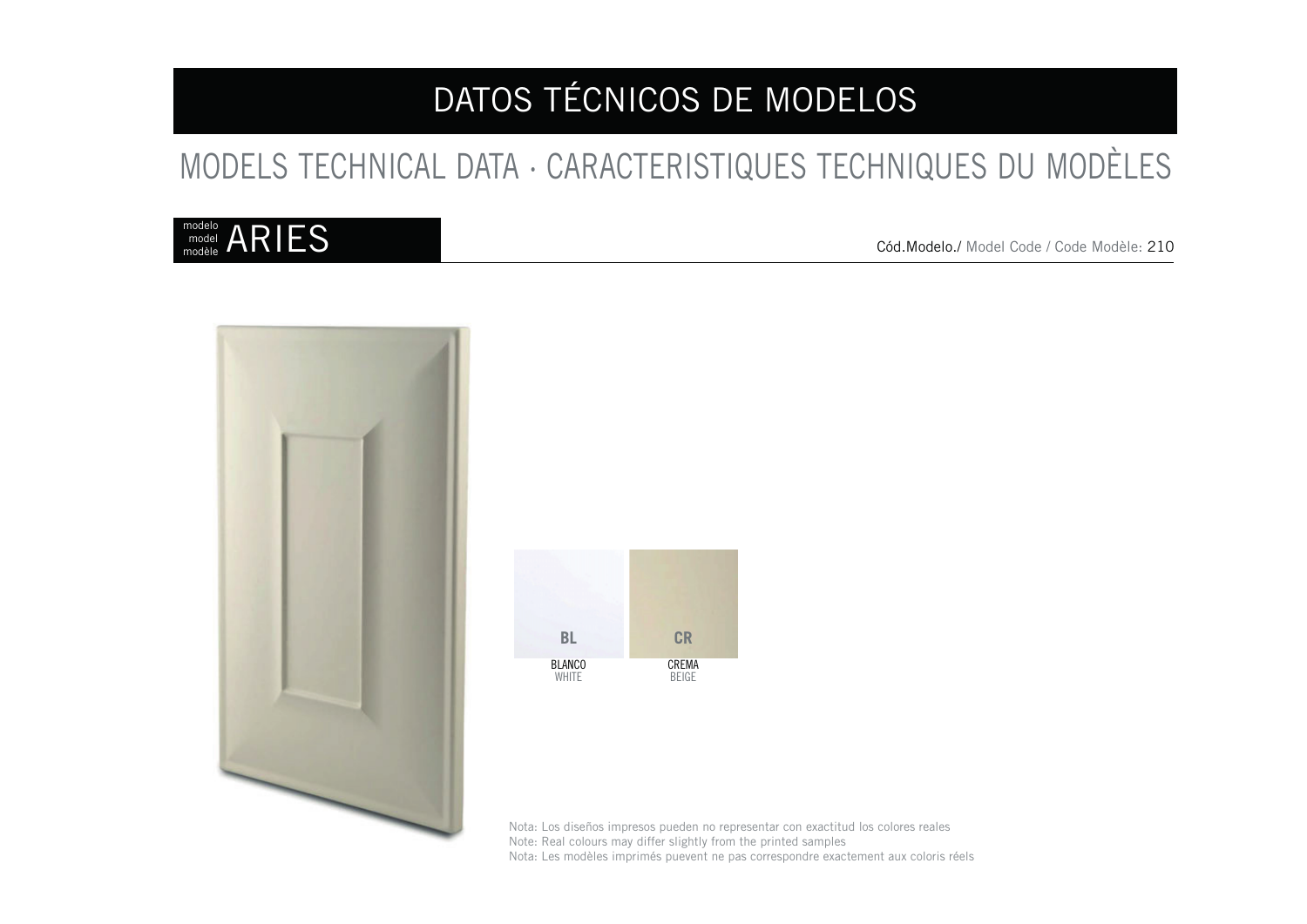# MODELS TECHNICAL DATA · CARACTERISTIQUES TECHNIQUES DU MODÈLES

### $\rm{m}^{\rm model}_{\rm model}$  QUADRO model



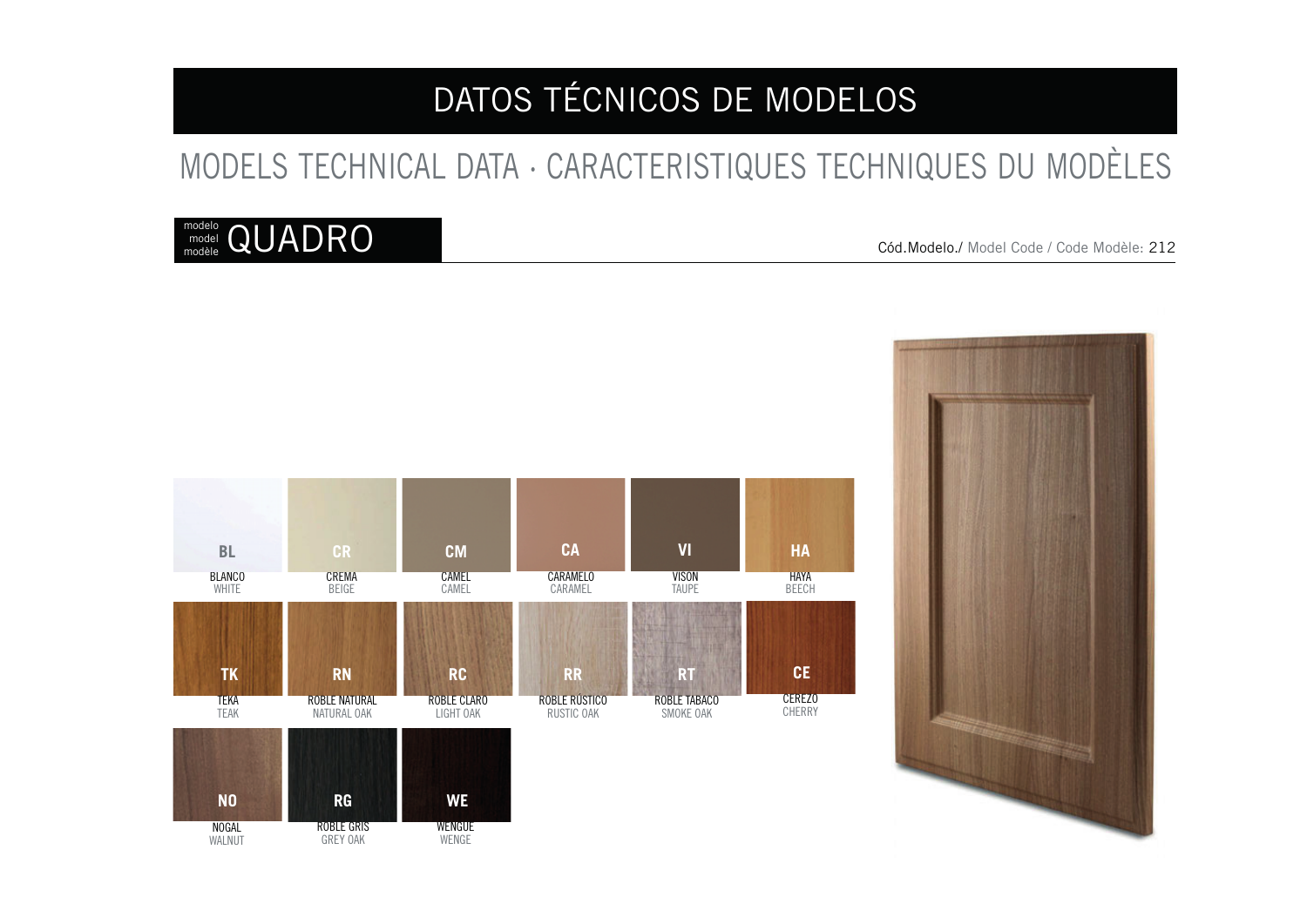# MODELS TECHNICAL DATA · CARACTERISTIQUES TECHNIQUES DU MODÈLES

### $\text{C}_{\tiny \text{model} \atop \text{model}}^{\tiny \text{model}}$  KRONO model

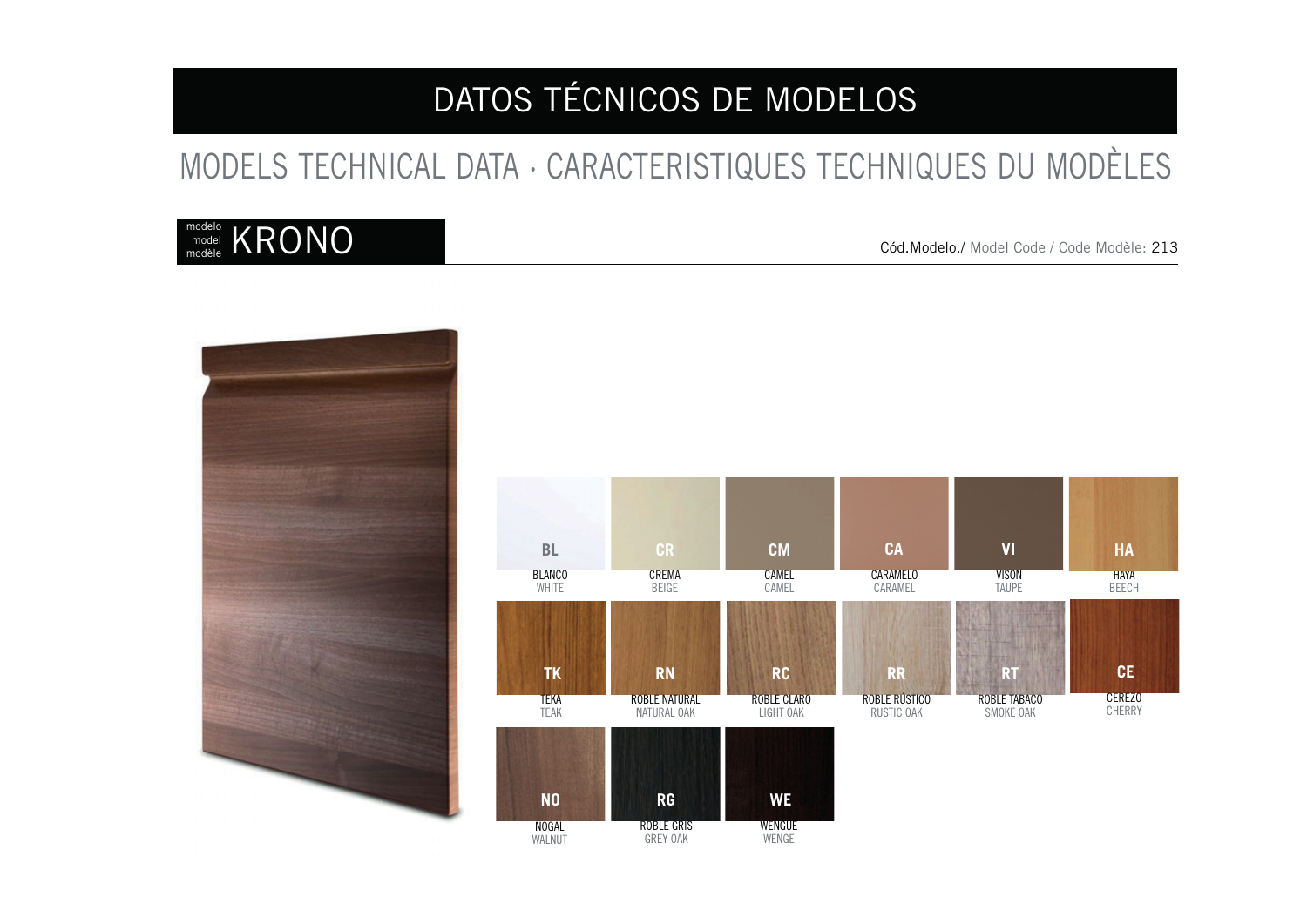# MODELS TECHNICAL DATA · CARACTERISTIQUES TECHNIQUES DU MODÈLES

### $_{\tiny \text{model} \atop \text{model}}^{\tiny \text{model}}$   $\mathsf{ANNA}$ model

Cód.Modelo./ Model Code / Code Modèle: 214



**BLANCO** WHITE **BL**